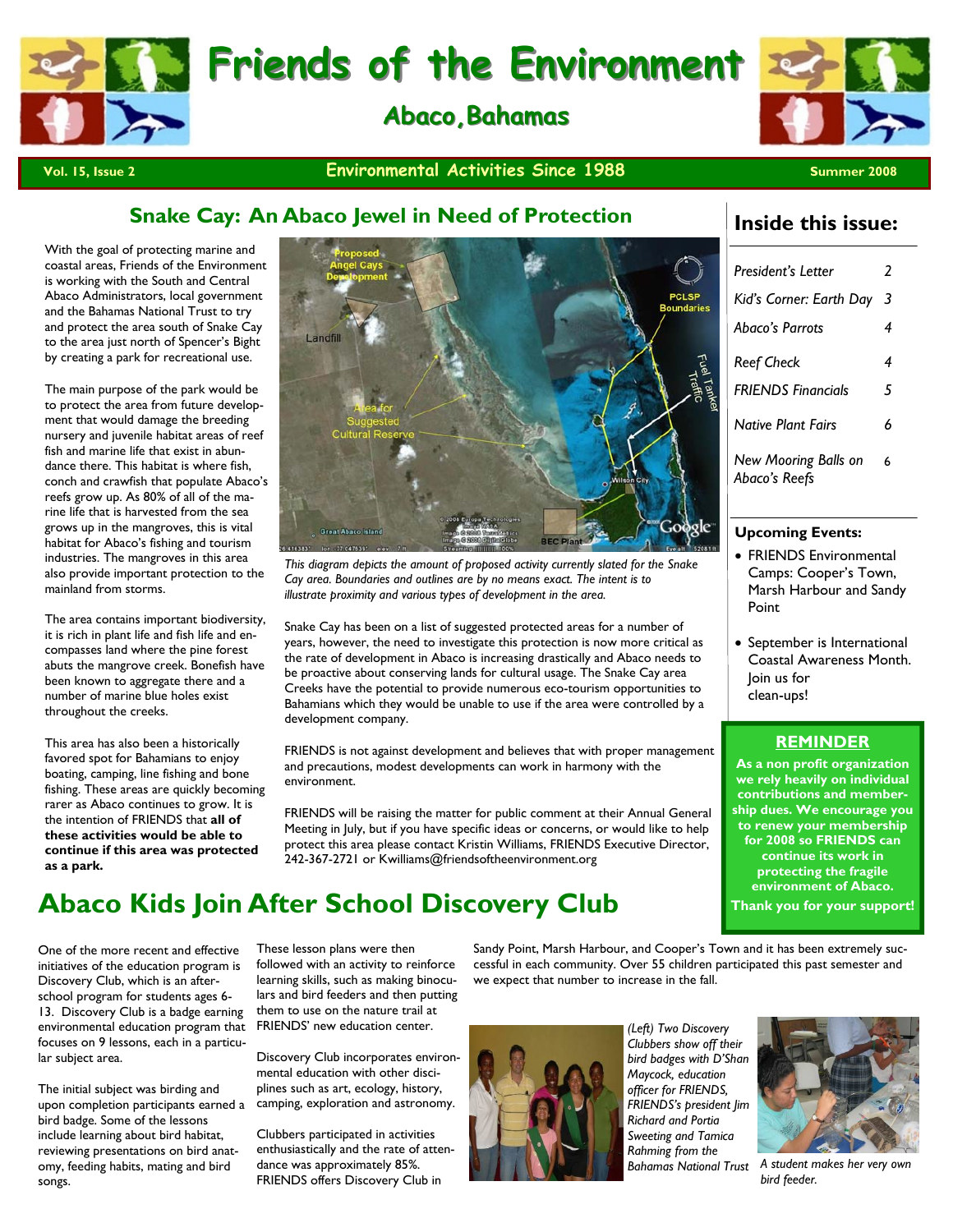future of Abaco will be like. I often wonder what my children and grandchildren will wish I had done to protect their future. As an organization, FRIENDS realizes that what is happening now in Abaco will have long term effects. That explains our mission of preserving and protecting Abaco's marine and terrestrial environments. Our mem-



bers know that we have both the power and the responsibility to positively impact the future of this island.

I like to believe that in twenty years my children will still be diving conch with their children, snorkeling on Mermaid's Reef with Nassau grouper, breathing clean air and watching native parrots feed in the South Abaco coppice. Our actions now can help to make that dream a reality. When we teach our children to respect fishing regulations, recycle and plant natives we are making a deposit in Abaco's future.

FRIENDS continues to meet its mandate in a variety of ways. While continuing with existing programs, we have also launched a new "sustainable development" committee. The purpose is to provide anyone with an interest in Abaco's environment (developers, educators, environmentalists) an opportunity to meet with FRIENDS and gain access to valuable local advice on local environmental issues and regulations. As we have now begun meeting with developers, we note that even the Prime Minister has noted the importance of having FRIENDS on the ground in Abaco. In his remarks to the Abaco Chamber of Commerce he mentioned FRIENDS several times and stated that "partnerships with international and Bahamian environmental groups like the Bahamas National Trust, the Friends of the Environment here in Abaco and The Nature Conservancy are essential to our continued and future success in conserving our resources and ensuring a future for our children."

I believe Abaco's future can be bright. Our children can look forward to a clean, safe environment. This can only be realized however if we recognize now that "Abaco's future is in our hands." Your contribution as a member of FRIENDS empowers us to work for that future for all of our children. Thank you for your support.

Sincerely, Jim Richard, President





Ms. Rita's class at Every Child Counts partnered with FRIENDS to beautify the recycling depot located next to their campus. The students spent a full day sorting through trash, painting, planting, and shoveling gravel. ECC not only helped in cleaning the depot but also agreed to adopt the area and maintain it. Please stop by the next time you are near the depot to see what a great job the students did. If you are interested in adopting an area please contact the FRIENDS office.

### **President's Message FRIENDS Welcomes New Staff** It's hard to be a father and not question what the **Integral of the line of and Board Members**



In 1969 Anne Bootle left Edinburgh, Scotland and since then The Bahamas has been her home. For almost 40 years Mrs. Bootle has taught in the North Abaco government school system. She served as principal of Treasure Cay Primary for 15 years and principal of Green Turtle Cay School for 10 years. Anne is a model educator and FRIENDS is thrilled to have her on board!

Carol Elaine Martinborough made the move to Abaco in 1989 and has been a part of FRIENDS' activities since that time. She has been a civil servant for the past four years and currently serves as the Executive Officer for the Department of Housing. Elaine chairs the recycling committee at FRIENDS and we are lucky to have her as one of our new directors.





New Executive Director Kristin Cartwright Williams joins FRIENDS after successfully managing Snappa's Bar and Grill for the last two years. Born and raised in Nassau, Kristin brings with her a love of the Bahamas and a passion for conservation of these islands that is contagious. She has a degree in Corporate Communications from College of Charleston that she is putting to good use spreading the word about the importance of Abaco's environment and inspiring others to get involved in FRIENDS' activities. Her energy and

enthusiasm make her a joy to work with and are key to continuing the community support that FRIENDS has enjoyed.

Although former Executive Director Lindsey McCoy is busy with her latest project, son Griffin McCoy, she is still involved with FRIENDS as a Special Projects Coordinator and consultant. "There's so much work to be done, and everyone at FRIENDS is too much fun to work with for me to leave," said Lindsey.

### **ECC Pitches in with Recycling Abaco's New Park Warden**

The Bahamas National Trust recently announced the hiring of a new park warden for Abaco, David Knowles. Formerly of the Department of Agriculture, David has many years experience working in the environs of Abaco. Currently, Mr. Knowles is the assigned warden to all of Abaco's National Parks: The Pelican Cays Land and Sea Park, Black Sound Cay National Reserve, Walker's Cay National Park, Fowl Cay Preserve (proposed), Tilloo Cay Reserve and Abaco National Park.



Mr. Knowles is the first official park warden for Abaco. He is also a Board member of Friends of the Environment, and chair of the Terrestrial and Invasive Species Committee.

**Friends of the Environment is pleased to announce that it has qualified for its own 501(c)3. That means gifts to FRIENDS are tax deductible in the United States. FRIENDS will continue its wonderful relationship with PERC, and will also be accepting donations made through that organization.**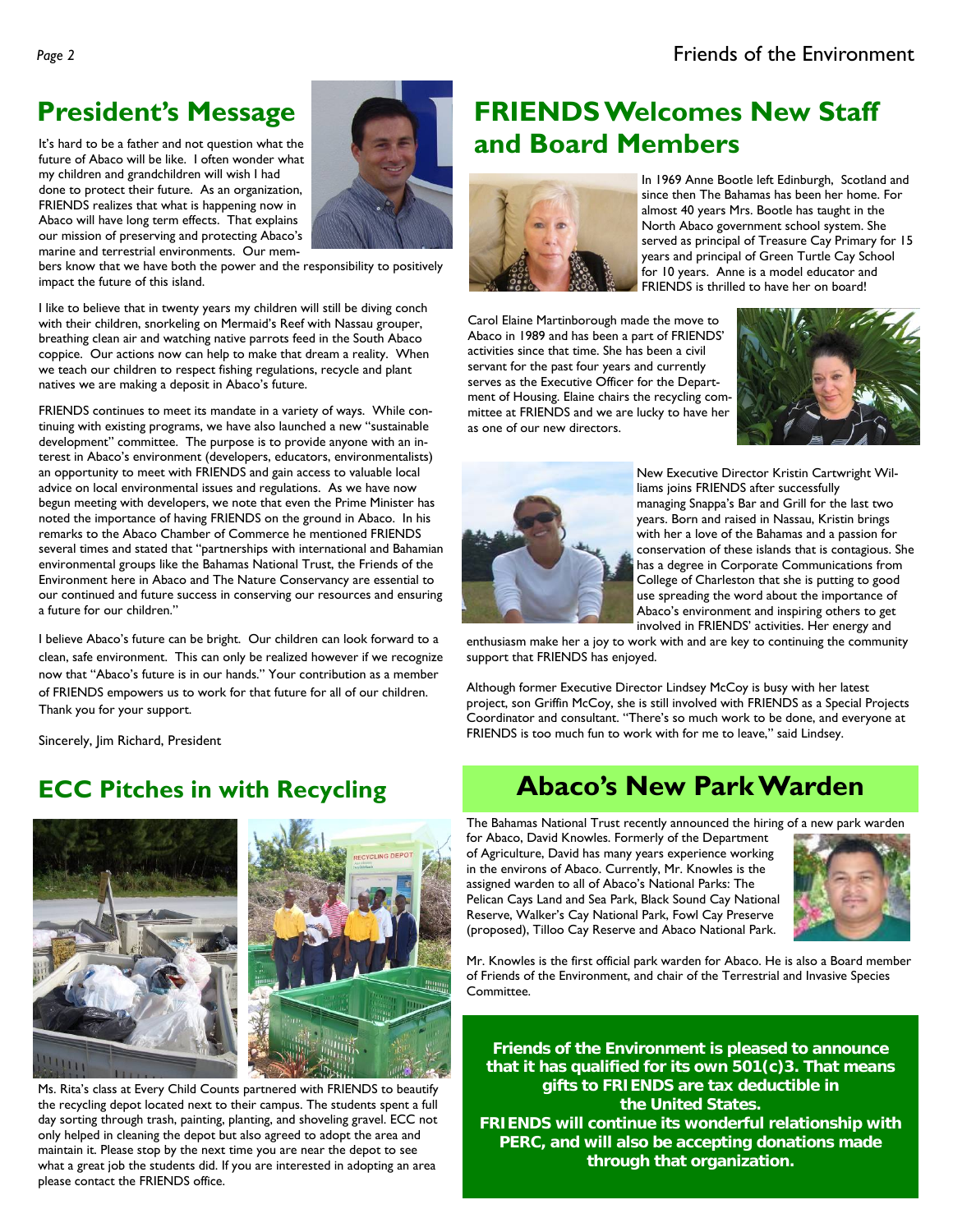

# **Earth Day Science Fair "Effects of Climate Change in Small Island Developing States"**

FRIENDS' Earth Day Science Fair was held on April 25th, 2008 at New Vision Ministries in Marsh Harbour. Twelve Abaco Schools attended: a total of 262 students and 30 teachers! Our guest speaker was Mr. Jerome Elliot, President of the Bahamas Society of Engineers and member of the National Climate Change Committee.



Abaco Central High came with an impressive display and left with 1st place in the



Some Forest Heights Students show their support by proudly wearing their FRIENDS T-Shirts!



Hope Town Primary brought their entire student body to Earth Day (including the preschool)! Way to get involved! Hope Town won first place in both Lower and



Upper Secondary School category! The facilities at New Vision Ministries were packed with students, teachers, family and visitors

**This year, Earth Day was great in many ways...in the amount of schools that participated, in the beautiful displays and presentation as well as in the fact that my school (S.C.Bootle High) got second place in the high school division.** 

**One school actually demonstrated the effects of Climate Change with actual ice melting. Most of the presentations showed how vulnerable our environment is to any changes in the climate. The speaker, Mr. Elliot, emphasized although we do not** 

**contribute a lot globally, we will be hugely affected.** 

**The theme: The Effects of Climate Change on Small Island Developing States was well chosen and timely as we are now facing some of these changes. The different views that were presented was such a learning experience. It impressed more strongly upon me to take note of the changes that I can introduce personally, like using energy saver light bulbs, turning off lights when not in use, planting a tree, even using less paper.** 

**It was also a wonderful experience to be involved in the program. This has all been so great and I'm truly looking forward with excitement to Earth Day 2009.** 

*Elaine Fenelus, Junior Board Member*



Cyber Learning Center demonstrated the link between polar ice cap melt and sea level rise (above), They also won second place for Lower Primary, Upper Primary and Lower Secondary Schools! They're cleaning up in more ways than one!



Not sure what to think about Climate Change? *Theory or fact? Will there be a disaster, or is there still hope?* Talk to the students at Man-O-War All Age School-they've got opinions on each school of thought. Should we listen to "Chicken Little" or to "The Thinker"? And if you don't have an opinion, they just might help you find one! MOW All Age won 3rd place in both Lower & Upper Primary categories!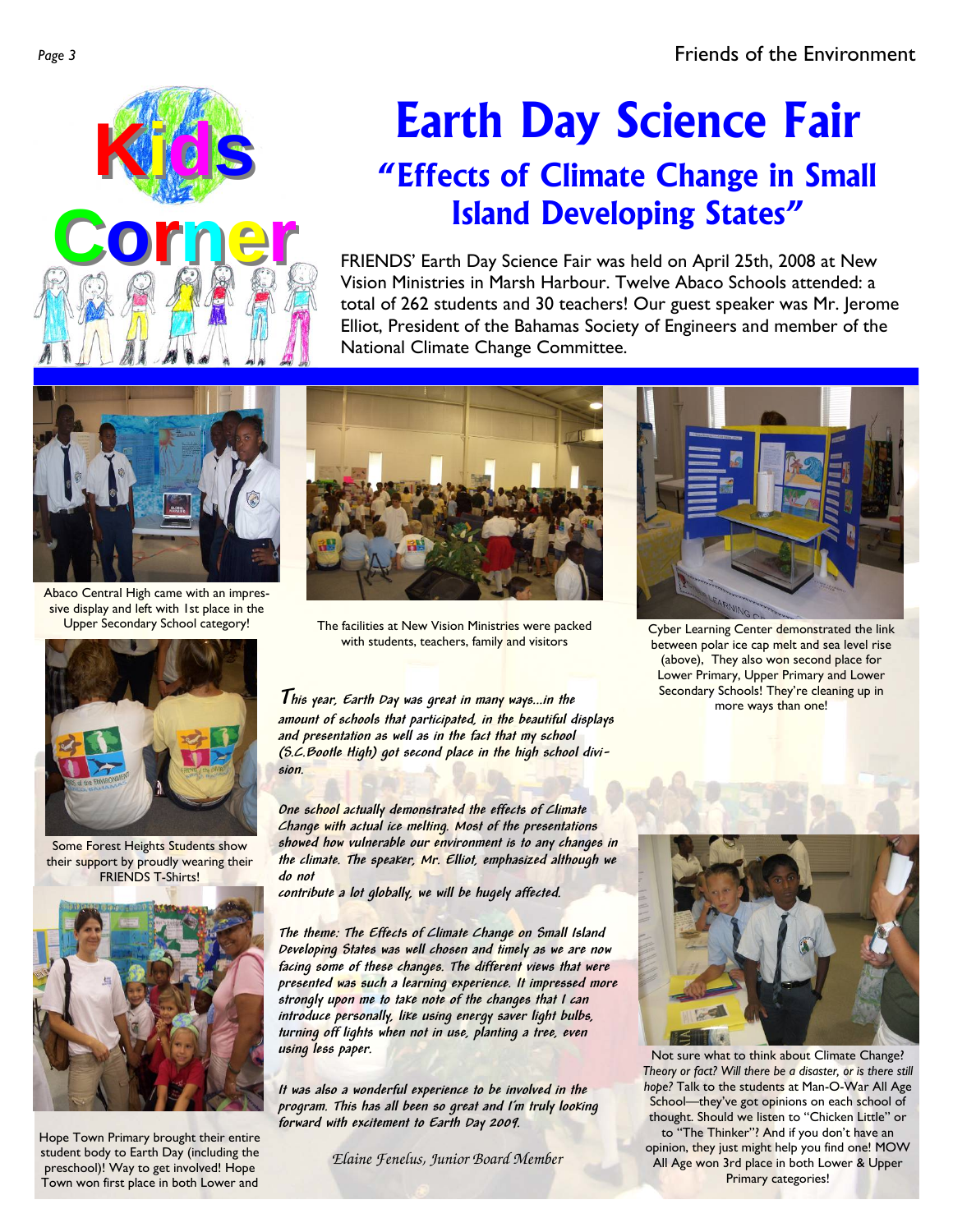## **Coastal Awareness Month**

pated.

Activities consisted of beach and community clean ups, in studio radio chats, and school presentations, all in an effort to increase environmental education and awareness. During the many clean up activities, sustainable suggestions supportive and provided garbage for improving the cleanliness of the areas were given and those suggestions will be ongoing over the next some 100 bags of trash were colfew months.

The first clean up activity, the  $3^{rd}$  A brief meeting with the North Annual boaters clean up took place Power Boat Chairman also proved in and around Marsh Harbour's to be positive by agreeing to Harbour. The effort was supported adopt the recycling bin at the by a number of our visiting boaters Public beach.

ment of Housing.

A meeting with the Chief councilor of Treasure Cay took place with the chair of our recycling/ KAB Treasure Cay committee Uli Nowlan. The chief councilor was pick up for the efforts in the North, to date it appears that lected by the various groups.

The theme for this years Coastal who collected trash along side our The Keep Abaco Beautiful T-shirt Awareness month was "Each of us youth groups from the Anchor day was a resounding success with can make a difference" and this was club and GGYA, and the FRIENDS all 300 T-Shirts being sold. Plans clearly realized by all who partici- recycling committee chair Elaine are underway to hold a school Martinborough from the Depart-competition for the art work to be used for our next run shirts.

> Thank you to our sponsors, National Marine, Lighthouse Marina and Sea Star car Rentals and to everyone who purchased a T-Shirt !

Thank you to all who contributed and supported to this years Coastal Awareness Month. We truly appreciate it.





Treasure Cay Primary proving that *Each of us can make a difference.* 



### **Bahama Parrots and Fire By Caroline Stahala**

No matter where you go on Abaco, you can't escape the fact that this has been a very severe fire season. This is also the case in South Abaco where the Bahama Parrot lives. So how are these fires affecting parrots? In general, fires are necessary to the parrot's summer habitat on Abaco. The parrots use the pine forest during the breeding season. Their nests are found within the limestone cavities of the pine forest ground and parrots feed on the pine cones produced by the pine trees. When a fire moves through the pine forest, it usually just burns the understory. The pine trees themselves are tolerant of low to mid intensity fires. Pine needles on trees may become brown from the heat and the trunk charred but as long as the growing portion of the tree, at the top, remains unharmed, the pine tree will survive the fire. Pine trees will remain within the forest to provide pine cones for parrots to feed on. The cleared out understory is important to parrots because this allows them to find the cavities they use for nesting. A few years after a fire, vegetation grows over cavities and parrots can no longer get into them.

One of the questions I get asked is what happens to parrots if a fire occurs during the breeding season and parrots are already in the nest with eggs or chicks. It comes as a surprise to many people but as long as the fire is a low to mid intensity fire, parrots can survive the fires that burn over their nest. Parrots tend to keep an area (2-4 inches) around the nest free of litter. This helps keep burning matter from falling into the nest. Also, the air quality and heat within the nest do not decrease to an intolerable level for the birds.

Fire is an important component of the pine forest and the parrots ecology but it is also important to remember that parrot use coppice habitat during 2/3 of the year. Fires are detrimental to the coppice ecosystem because these trees are not tolerant of fires. Also, very high intensity fires are also harmful in the pine forest. It is important to understand the effects of fire or lack of fire to areas we are trying to manage for the parrot. One way to manage this system is to establish a prescribed fire regime which takes all of these and other needs into consideration. If you have questions about parrots or are interested in participating in parrot conservation please contact FRIENDS at 367-2721 or at info@friendsoftheenvironment.org



An Abaco Parrot poses for the camera as he sits among recently burned pine trees.

### **Reef Check: Monitoring Abaco's Marine Future**

Our marine environment is facing many challenges. The National Coastal Awareness Committee lists climate change, habitat destruction, invasive species, pollution and overfishing as our major concerns. These threats are occurring world-wide, and are a very real threat right here in Abaco. In order to track changes within our marine environment, FRIENDS has initiated a partnership with the Reef Check Foundation. Reef Check is an international NGO that focuses on coral reef monitoring and education to empower. In February, FRIENDS staff, Board members, volunteers and representatives from Froggies, Dive Abaco and Abaco Dive Adventures participated in a training exercise held by Dr. Ruben Torres, Director of Reef Check Dominican Republic. Classroom sessions were held at the FRIENDS Education Center and practical exercises were held at Mermaid Reef in Marsh Harbour. The reef check method uses a line transect survey to collect data on coral, fish and invertebrate abundance and to assess coral health. FRIENDS plans to focus their monitoring efforts on North Guana Reef, Fowl Cay Reef, Sandy Cay Reef and Rocky Point Reef, and aims to complete surveys at each location twice a year. Data will be shared internationally via Reef Check's online database, and locally through FRIENDS. The program will be adapted to address local concerns, such as the presence of lionfish.

 FRIENDS is looking for more volunteers to participate in this program. If you are interested, please contact Olivia Patterson (Olivia@friendsoftheenvironment.org).



A beautiful and healthy colony of Elkhorn coral at Rocky Point Reef. Reefs like this are extremely rare as Elkhorn coral has been classified as a threatened species under the ESA (Endangered Species Act).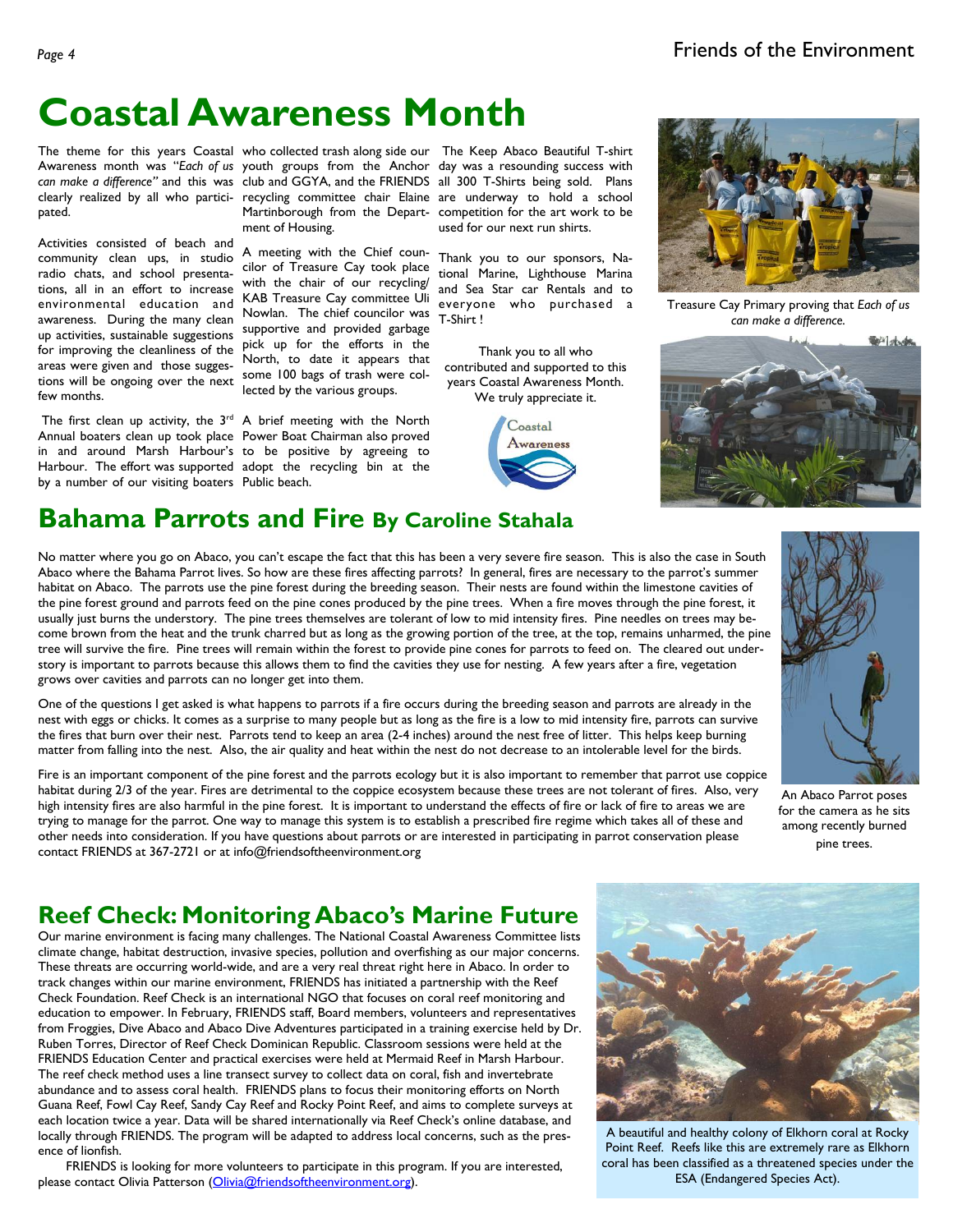## Financial Report

| <b>Income</b>                   | 2007 Actual      | 2008 Budget      |
|---------------------------------|------------------|------------------|
| Membership                      | \$<br>50,919.00  | \$<br>55,000.00  |
| Donations                       | \$<br>96,083.03  | \$<br>50,000.00  |
| Events                          |                  |                  |
| Reef Ball                       | \$<br>28,112.50  | \$<br>49,000.00  |
| ASAC                            | \$<br>2,773.00   | \$<br>2,000.00   |
| <b>Other Events</b>             | \$<br>1,500.00   | \$<br>5,000.00   |
| Merchandise                     | \$<br>20,337.94  | \$<br>29,000.00  |
| Antiquities Monuments & Museums | \$<br>54,294.97  | \$<br>45,000.00  |
| Admin. Services                 | \$<br>10,015.18  | \$<br>8,000.00   |
| Interest from the CD            | \$<br>1,311.78   | \$<br>500.00     |
| Rentals                         | \$<br>22,206.00  | \$<br>19,503.00  |
| Foundations                     | \$<br>96,120.00  | \$<br>75,000.00  |
| The Nature Conservancy          | \$<br>30,104.05  | \$<br>15,000.00  |
| <b>TOTAL INCOME</b>             | \$<br>413,777.45 | \$<br>353,003.00 |

#### **General & Adminstrative**

| <b>Revenue</b>                 | \$<br>9,065.56     | \$<br>9,683.80   |
|--------------------------------|--------------------|------------------|
| <b>TOTAL EXPENSES</b>          | \$<br>404,711.89   | \$<br>343,319.20 |
| Development                    | \$<br>30,274.01    | \$<br>46,000.00  |
| <b>AMMC</b>                    | \$<br>26,944.94    | \$<br>45,000.00  |
| <b>Environmental Education</b> | \$<br>*214,678.89  | \$<br>74,100.00  |
| Recycling                      | \$<br>22,804.48    | \$<br>34,000.00  |
| Terrestrial (ANP & Invasives)  | \$<br>26,900.10    | \$<br>32,282.60  |
| Marine                         | \$<br>16,571.05    | \$<br>30,300.00  |
| Programs                       |                    |                  |
| <b>Insurance for Office</b>    | \$<br>927.00       | \$<br>1,000.00   |
| Meetings/Conferences           | \$<br>1,831.88     | \$<br>2,500.00   |
| Depreciation                   | \$<br>3,699.48     | \$<br>3,700.00   |
| <b>Bank Charges</b>            | \$<br>683.24       | \$<br>800.00     |
| Accounting & Legal Services    | \$<br>500.00       | \$<br>1,000.00   |
| Transportation                 | \$<br>2,272.00     | \$<br>2,500.00   |
| Office Maintenance             | \$<br>2,170.85     | \$<br>5,000.00   |
| Office Supplies                | \$<br>3,219.19     | \$<br>3,500.00   |
| Communications                 | \$<br>3,822.80     | \$<br>4,000.00   |
| <b>BEC</b> Electric            | \$<br>5,288.13     | \$<br>9,104.00   |
| Rent                           | \$<br>15,000.00    | \$<br>18,000.00  |
| <b>Salaries</b>                | \$<br>27,123.85 \$ | 30,532.60        |

\*The renovation of FRIENDS new Education Center is the reason for the drastic difference in the education budget between 2007 & 2008.

### **Visit our Blog!**

 **friendsoftheenvironmentbaco.blogspot.com** 

**The blog is a chance to share up to date news and for the community to become more involved in our activities.**

### **FRIENDS Thanks Friends**

**Coastal Awareness Community Clean ups:** Uli Nowlan, Treasure Cay Primary, Fox Town Primary, Tropical Shipping and all who volunteered their time to come out and participate.

**Cruiser's Net Announcements:** Patti Toler

**Earth Day Science Fair:** New Vision Ministries, Standard Hardware, Ministry of Tourism, Mill's Brothers Fabricating, Jerome Elliot, Jo Ann Bradley, Stephen Knowles and judges (Mirella Santillo, Bernadette Hall, Nick Miaoulis, Joy Chaplin, Tonia Ferguson, Erika Gates)

Hawaiian Seagrape Removal: Manley, Magnuson

**Hope Town Bulk Can Removal: Danny Trembley** 

**Internal Affairs:** David Price, Attorney at Law

**Invasive Species Booklet:** Joanne Feinstein

**Lemonade Stand Donors:** MacMillans, Kellys & Parkers

**Native Plant Fairs:** The Abaco Club on Winding Bay, Abraham Williams- Great Abaco Nursery, Ric and Sandy Symmes, Mike Parotti

**Mermaid Reef Sign:** Tim Higgs and Agape students

**Moorings Maintenance**: Mark Gonsalves, Tim Higgs, Baker's Bay Golf and Ocean Club, Sky Limo, Froggies, Karl Syfrett

**Newsletter**: Kitty Donnan

**Picnic Tables**: The Scurvy Few

**Recycling Depot Beautification:** Every Child Counts, Three D's Custom Signs, Standard Hardware, Halls Oasis Landscaping

**Wish List Donors:** Tom Maxfield, Larry Caulder

Please check FRIENDS' website to see those **BUSINESS DONORS** who have so generously given their support this year.

### **Recycling in Abaco—Join in!**

**The following items are now collected for recycling in Abaco:** 

Aluminum cans, 12 volt batteries, Radiators, Catalytic converters, Air conditioners, Fridges, Stripped or non-stripped copper, Outboard motors - including props, Old heavy equipment and steel, Heineken, Vitamalt, Kalik and Guinness bottles.

**Call FRIENDS for information on depots; or call for a pick-up:**  Mills Brother's Fabricating, Marsh Harbour, 577-0508

#### **Lionfish Demonstration in Marsh Harbour**

On June 2nd FRIENDS and The Bahamas National Trust hosted a lionfish demonstration in Marsh Harbour. After LaKeshia Anderson from the Department of Marine Resources gave an informative presentation, Alexander Maillis demonstrated how to clean and cook the invasive fish. The fish proved to be incredibly

tasty and the participants devoured the fried delicacy, which was cooked without any added seasoning.

Lionfish have become an increasing problem in the Bahamas and are a major threat to our marine resources. In an effort to monitor the rate of distribution of this invasive species throughout The Bahamas, please report any sightings of lionfish to www.breef.org.

Alexander Maillis demonstrates to the crowd how to carefully clean a lionfish.

If you were not able to attend the demonstration you can watch it at www.loggerheadfilms.com/lionfish.html